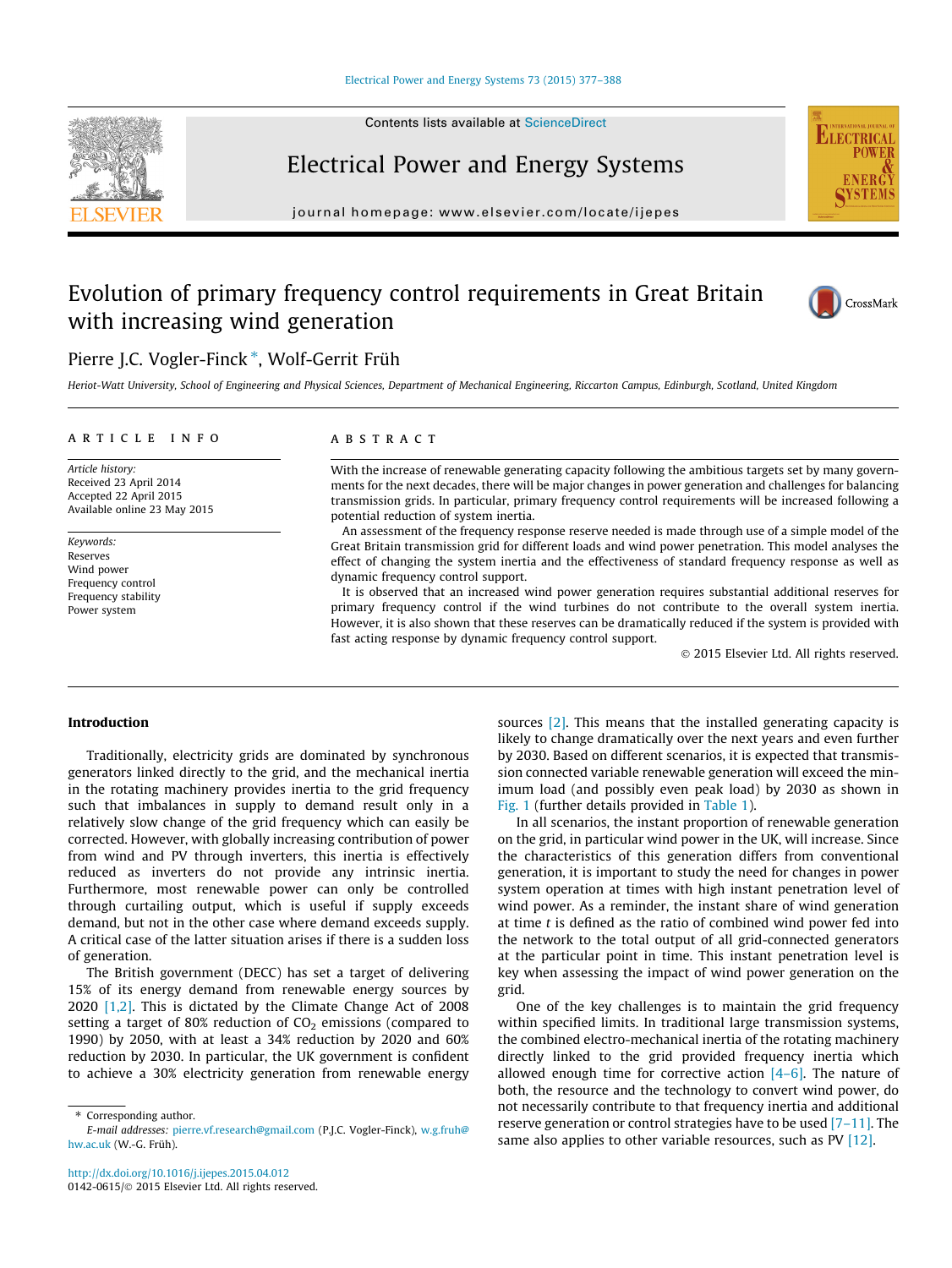<span id="page-1-0"></span>

Fig. 1. Evolution of transmission connected capacity in Great-Britain by 2030 under various scenarios (data: National Grid [\[3\]\)](#page--1-0).

#### Table 1

Predictions of installed transmission-connected capacity evolution (data: National Grid [\[3\]](#page--1-0)).

| Type                           | Scenario              | Installed capacity (GW) |                        |                         |
|--------------------------------|-----------------------|-------------------------|------------------------|-------------------------|
|                                |                       | 2013                    | 2020                   | 2030                    |
| Nuclear                        | SP<br>GG<br>AG        | 9.9                     | 9.5<br>9.5<br>8.7      | 12.6<br>13.9<br>16.4    |
| Conventional thermal           | <b>SP</b><br>GG<br>AG | 57.8                    | 57<br>55.6<br>57.4     | 57.2<br>52.3<br>52.3    |
| Hydro                          | SP<br>GG<br>AG        | 1.1                     | 1.1<br>1.1<br>1.1      | 1.1<br>1.1<br>1.1       |
| Wind                           | SP<br>GG<br>AG        | 6.8                     | 13.4<br>25.6<br>33.0   | 27.6<br>47.7<br>61.6    |
| Pumped storage                 | SP<br>GG<br>AG        | 2.7                     | 2.7<br>2.7<br>3.3      | 2.7<br>2.7<br>3.3       |
| Inter-connection               | <b>SP</b><br>GG<br>AG | 4.2                     | 5.2<br>6.6<br>6.6      | 6.6<br>8.6<br>11.6      |
| Total (transmission-connected) | SP<br>GG<br>AG        | 82.7                    | 88.9<br>101.1<br>110.4 | 101.8<br>127.5<br>149.3 |

When trying to reduce greenhouse gases emissions, not only generation directly feeding into the grid has to be considered, but also generation kept into reserve for system balance mechanism. In particular, part loaded conventional plants contributing to primary frequency control run at lower efficiencies, and the consequence is that the associated greenhouse gases emissions are increased [\[8\].](#page--1-0) It is therefore important to understand the effectiveness of frequency control strategies and their demand on the plant providing this to find ways to reduce their environmental impact as much as possible while providing security and quality of supply.

# Aims and objectives

From all these impacts, this article focuses on the particular aspect of response capacity needed to cope with the loss of the largest generating unit on the UK transmission grid. This aspect of security of supply is particularly important for keeping the system operating within safe limits preventing blackouts due to cascading trip of generating units. With this focus in mind, the objectives of this work are to simulate and analyse the response of the grid following loss of generation under a range of demand and wind power conditions for a choice of frequency control strategies for the wind power. From these simulations, the required power level of response action to keep the grid frequency within the legal range is determined as the key measure.

The remainder of this section will first state the projected electricity generation targets and power quality constraints for the UK and then provide an overview over Great Britain's current power system and wind turbine generator technologies. Frequency regulation strategies and actions to ensure compliance with power quality constraints are introduced in Section ''Frequency control stages''. The model to investigate the response of the grid to primary frequency control actions is developed in Section ''Simulatio n model''. The simulation results are presented in Section ''Result s'', and conclusions drawn for the future of frequency regulation in Section ''Discussions and conclusion''.

## Future electricity generation in Great Britain

National Grid has published three reference scenarios [\[3\]](#page--1-0) for future electricity requirements in Great Britain by 2030:

Slow progression (SP): the economy is restarting slowly after the crisis, with environmental targets met late.

Gone green (GG): the economy is restarting slowly with environmental target met according to schedule.

Accelerated growth (AG): the economy is restarting fast with significant growth and focus on environmental targets being met on schedule.

Fig. 1 and Table 1 show the associated changes in generating capacity to be expected by 2030 according to these scenarios. These three scenarios form the basis of the load and wind power conditions for our model.

# Frequency standards in Great Britain

The nominal value of the grid frequency on European grids including that of the UK is  $f_0 = 50$  Hz. Frequency standards are described in National Grid's Security and Quality of Supply Standard [\[13\].](#page--1-0) In particular, two requirements are of particular interest for this study, namely those concerning the power frequency following a normal or infrequent loss of generation, which are classified according to the magnitude of loss of power [\[14\]](#page--1-0):

- Following a normal loss of generation, specified as 1320 MW from April 2014, the frequency must not fall below 49.5 Hz.
- Following an infrequent loss of generation with a loss of 1800 MW, the frequency must return above 49.5 Hz within 60 s.

In line with the study's aims, these two threshold values of loss of generation were used in the model to investigate the level of generation response required to comply with these regulations for ranges of load-wind power situations expected within the scenarios outlined in Section ''Future electricity generation in Great Britain''.

### Great Britain's transmission grid

National Grid is responsible for the system operation in Great Britain, in accordance with the terms of the Transmission Licence granted by the British regulator OFGEM. This transmission system